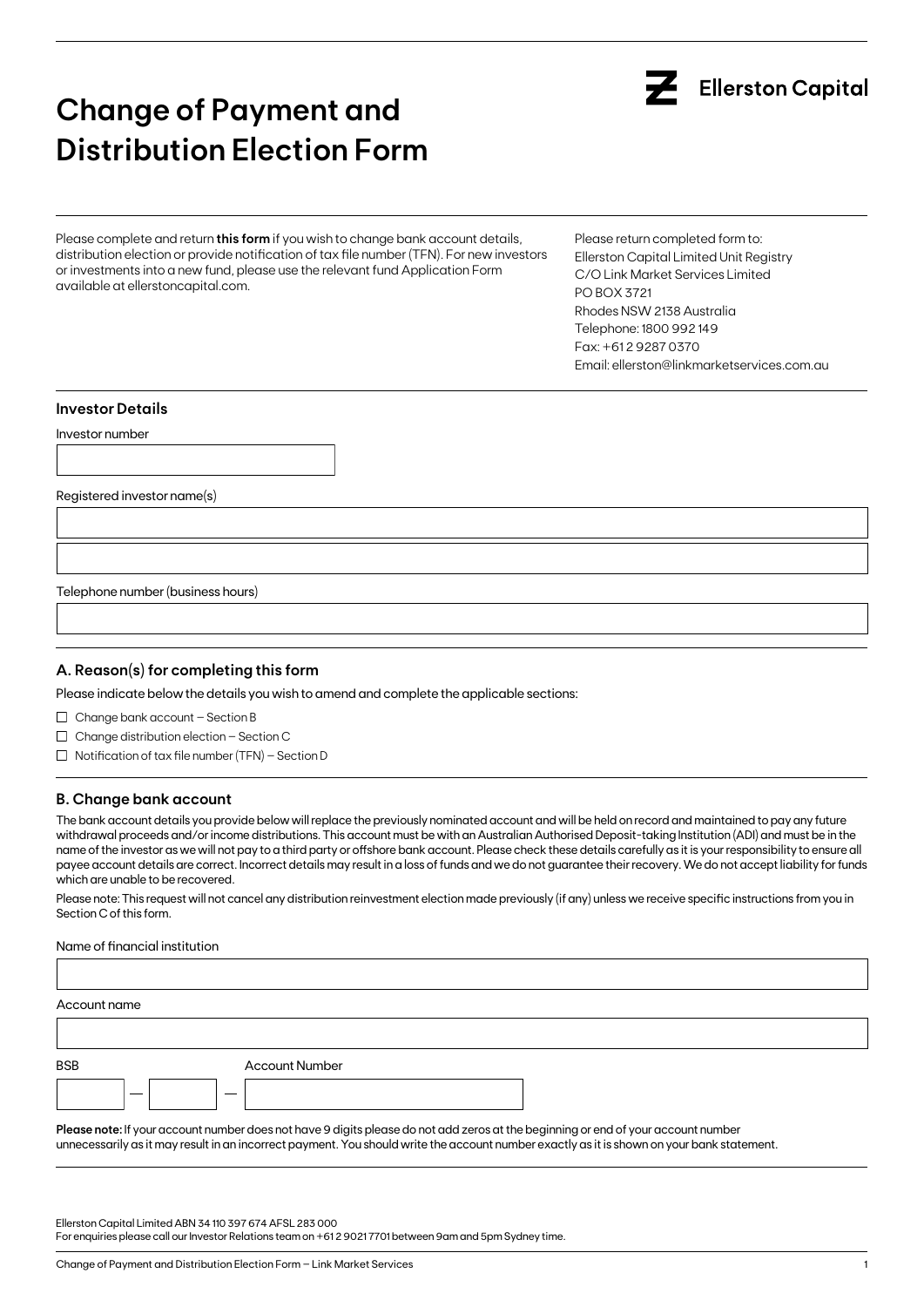## **C. Change distribution election**

You may elect to receive distributions as cash or reinvest them as additional units in the fund(s). Please indicate your preference below.

| Retail Funds                                    | <b>APIR Code</b> | Distribution Preference<br>Fund Code |                         |              |
|-------------------------------------------------|------------------|--------------------------------------|-------------------------|--------------|
|                                                 |                  |                                      | Reinvestment            | Bank deposit |
| Ellerston Asia Growth Fund                      | ECL1411AU        | EAGF                                 |                         |              |
| Ellerston Australian Absolute Return Fund       | ECL0013AU        | <b>EAARF</b>                         |                         |              |
| Ellerston Australian Emerging Leaders Fund      | ECL6748AU        | <b>EAELF</b>                         |                         |              |
| Ellerston Australian Micro Cap Fund - Class A   | ECL0984AU        | <b>EAMCF</b>                         |                         |              |
| Ellerston Australian Share Fund                 | ECL0005AU        | <b>EASF</b>                          |                         |              |
| Ellerston Global Equity Managers Fund - Class C | ECL0006AU        | <b>EGEMF</b>                         |                         |              |
| Ellerston India Fund                            | ECL0339AU        | EIF                                  |                         |              |
| Ellerston Micro Cap Fund - Client Class         | ECL5380AU        | <b>EMCFC</b>                         |                         |              |
| <b>Wholesale Funds</b>                          | <b>APIR Code</b> | <b>Fund Code</b>                     | Distribution Preference |              |
|                                                 |                  |                                      | Reinvestment            | Bank deposit |
| Ellerston Equity Income KIS Fund                | ECL7259AU        | <b>KIS</b>                           |                         |              |
| Ellerston Overlay Australian Share Fund         | ECLO012AU        | <b>EAOF</b>                          |                         |              |

## **D. Notification of TFN/ABN**

If you choose not to quote your TFN/ABN or claim an exemption, we are required to deduct tax at the highest marginal rate plus the Medicare levy from any income payable to you. If provided, your TFN/ABN will apply automatically to any future investment in the Ellerston funds unless you indicate otherwise. You can choose not to quote your TFN/ABN or claim an exemption. Deciding not to quote a TFN is not an offence. We are authorised to receive tax file information under tax law. For more information on Tax File Numbers, Australian Business Numbers and Exemptions, please call the Australian Taxation Office.

## **Tax File Number exemption details**

Any applicant who has a TFN but is exempt from tax should still quote their TFN. Exempt applicants should then indicate their exemption in the relevant section of this form to avoid tax being deducted from any income distribution. Applicants in the name of a trustee on behalf of a minor should quote their TFN.

## **Investor 1 / Company / Partnership / Trust / Superannuation Fund**

| Name                                                                  |
|-----------------------------------------------------------------------|
|                                                                       |
| TFN or Exemption                                                      |
|                                                                       |
| ABN                                                                   |
| $\overline{\phantom{m}}$<br>$\hspace{0.1mm}-\hspace{0.1mm}$<br>$\sim$ |
| Investor 2                                                            |
| Name                                                                  |
|                                                                       |
| TFN or Exemption                                                      |
|                                                                       |
| ABN                                                                   |
| $\hspace{0.05cm}$<br>$\qquad \qquad$                                  |

Ellerston Capital Limited ABN 34 110 397 674 AFSL 283 000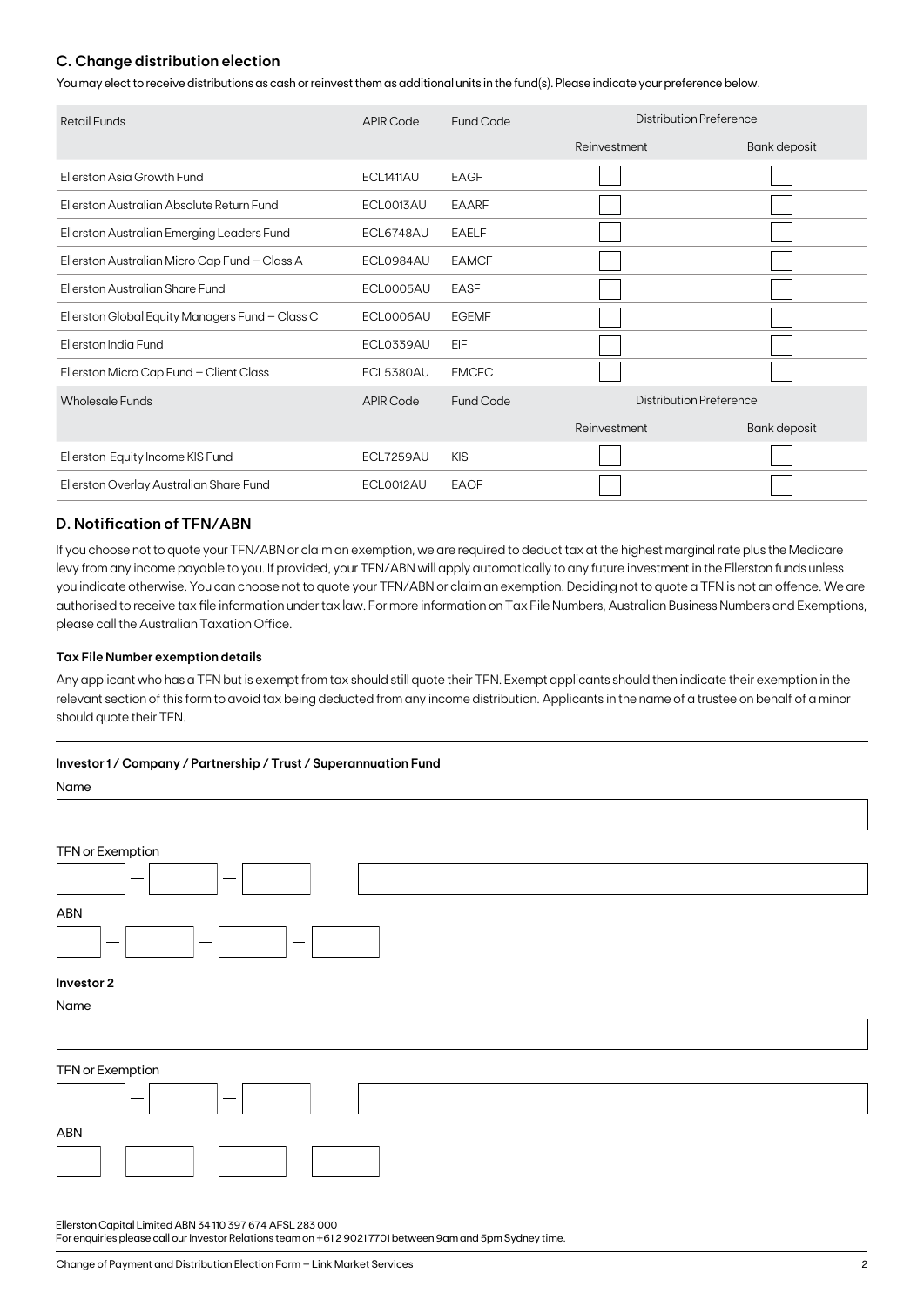## **E. Investor Details**

The following questions may assist Ellerston in meeting its regulatory obligations by determining whether this financial product is being offered to the stated target market.

## **Have you received personal financial advice from a licensed financial adviser in relation to this investment?**

#### **Yes**

Did your financial adviser consider you to be within the Target Market Determination (TMD) for this financial product? Please consult your financial adviser prior to completing this application if you are not familiar with the TMD assessment process.

Yes – *Please proceed to Section D – Declaration and signature*

No – *Please complete the below question*

Please nominate the reason your financial adviser has recommended you proceed with this investment

 $\Box$  Investment product is used a part of a diversified portfolio

 $\Box$  Financial adviser assesses product as suitable for your objectives, financial situation and needs, despite TMD.

 $\Box$  Financial adviser considers the risk of investment harm to be low

 $\Box$  Other - please specify

#### **No**

What is your primary investment objective in relation to this investment?

- Capital Growth
- Capital Preservation
- Income Generation

What is your investment timeframe in relation to this investment?

- $\Box$  Less than 2 years i.e. Short term
- $\Box$  Between 2 years and 8 years i.e. Medium term
- $\Box$  More than 8 years i.e. Long term

Under normal circumstances, within what period do you expect to be able to access your funds for this investment?

- $\Box$  Within a month
- $\Box$  Within a quarter
- $\Box$  Within a year

In relation to this investment, which investment risk and return profile best describes you?

- **Low risk and return:** You are looking for an investment that is low risk in nature e.g. you have the ability to tolerate up to 1 negative return over a 20-year period and you are comfortable with a low target return from this investment.
- **Medium risk and return:** You are looking for an investment that is moderate or medium risk in nature, e.g. you have the ability to tolerate up to 4 negative returns over a 20-year period and you are comfortable with a moderate target return from this investment.
- **High risk and return:** You are looking for an investment that is higher risk in nature e.g. you have the ability to tolerate up to 6 negative returns over a 20-year period in order to achieve a higher target return from this investment.
- **Very high risk and return:** You are looking for an investment that is very high risk in nature e.g. you have the ability to tolerate 6 or more negative returns over a 20-year period as you are seeking to maximise returns and you can accept higher potential losses.

What percentage of your total investable assets are you directing to the Fund(s) – that is the total assets you have available for investment, excluding your residential home

 $\Box$  75–100%  $\Box$  25–75%  $\Box$  less than 25%

## **F. Declaration and signature**

By signing this form, I/we:

- declare that I/we have read and understood and agree to be bound by the terms and conditions of the current PDS, Additional Information Booklet, Information Memorandum and Application Form for the relevant Fund(s);
- declare that all details previously disclosed and provided in this Change of Payment Form are true and correct and I/we undertake to inform you of any changes to the information supplied as and when they occur;
- (if signing under a power of attorney) declare that I/we have not received notice of revocation of that power;
- authorise Ellerston Capital Limited (Ellerston) to act upon instructions by post or facsimile (as applicable) with regard to the units in Fund(s) subscribed for (and any further units acquired) or any matter in connection with them or any of them without liability in respect of any transfer, payment or any other act done in accordance with such instructions and notwithstanding the same was not signed or sent by me/us. I/We agree that this authorisation shall remain in force until notice in writing of its termination is received by Ellerston;
- acknowledge that investments in the Fund(s) are subject to investment risk, including possible delays in repayment and loss of income or principal invested;

Ellerston Capital Limited ABN 34 110 397 674 AFSL 283 000